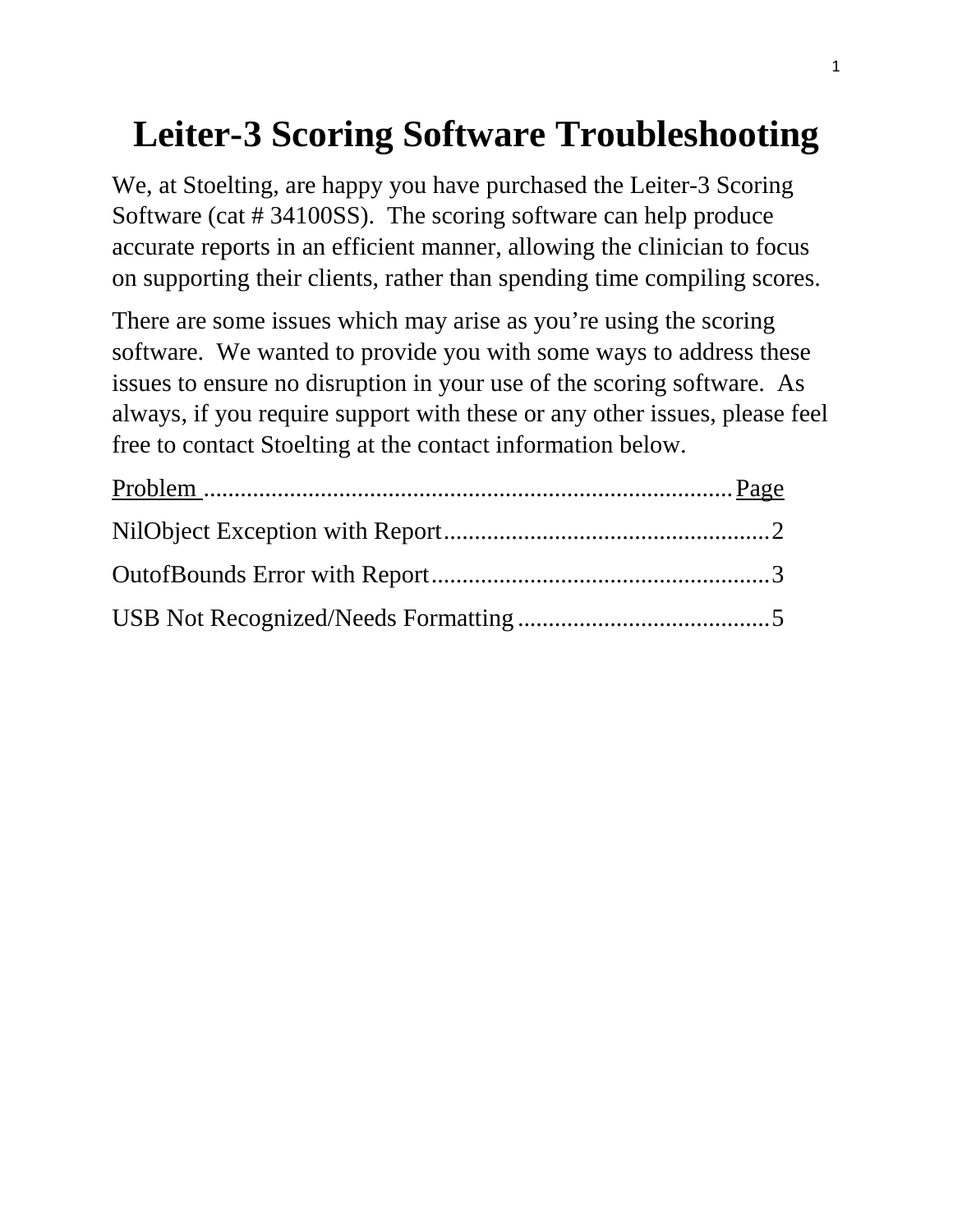1) **Problem**- *You attempt to generate a report, but an error message similar to the following is produced.*



**Solution-** This error likely occurs when there is an attempt to generate a report when there is a scale without any scores recorded, typically in the Cognitive Battery.

| General Information   Cognitive Battery   Attention/Memory   Supplemental   Examiner Rating Scale |                       |                               |                   |                            |
|---------------------------------------------------------------------------------------------------|-----------------------|-------------------------------|-------------------|----------------------------|
|                                                                                                   |                       |                               |                   |                            |
| <b>Subtests</b>                                                                                   |                       | <b>Raw Score Scaled Score</b> | <b>Percentile</b> |                            |
| <b>Figure Ground:</b>                                                                             |                       | --                            | --                |                            |
| Form Completion:                                                                                  |                       | --                            | --                |                            |
| Classification/Analog                                                                             |                       |                               | --                |                            |
| Sequential Order:                                                                                 |                       | --                            | --                |                            |
| <b>Visual Patterns:</b>                                                                           |                       | --                            | --                |                            |
| <b>Composites</b>                                                                                 | <b>Standard Score</b> | <b>Percentile</b>             |                   | <b>Confidence Interval</b> |
| NonVerbal IO:                                                                                     | 30                    | < 0.1                         |                   | $24 - 36$                  |
|                                                                                                   |                       |                               |                   |                            |
|                                                                                                   |                       |                               |                   |                            |
|                                                                                                   |                       |                               |                   |                            |
|                                                                                                   |                       |                               |                   |                            |
|                                                                                                   |                       |                               |                   |                            |

The solution is to enter at least one score in the cognitive battery. Entering a score of 0 is ok.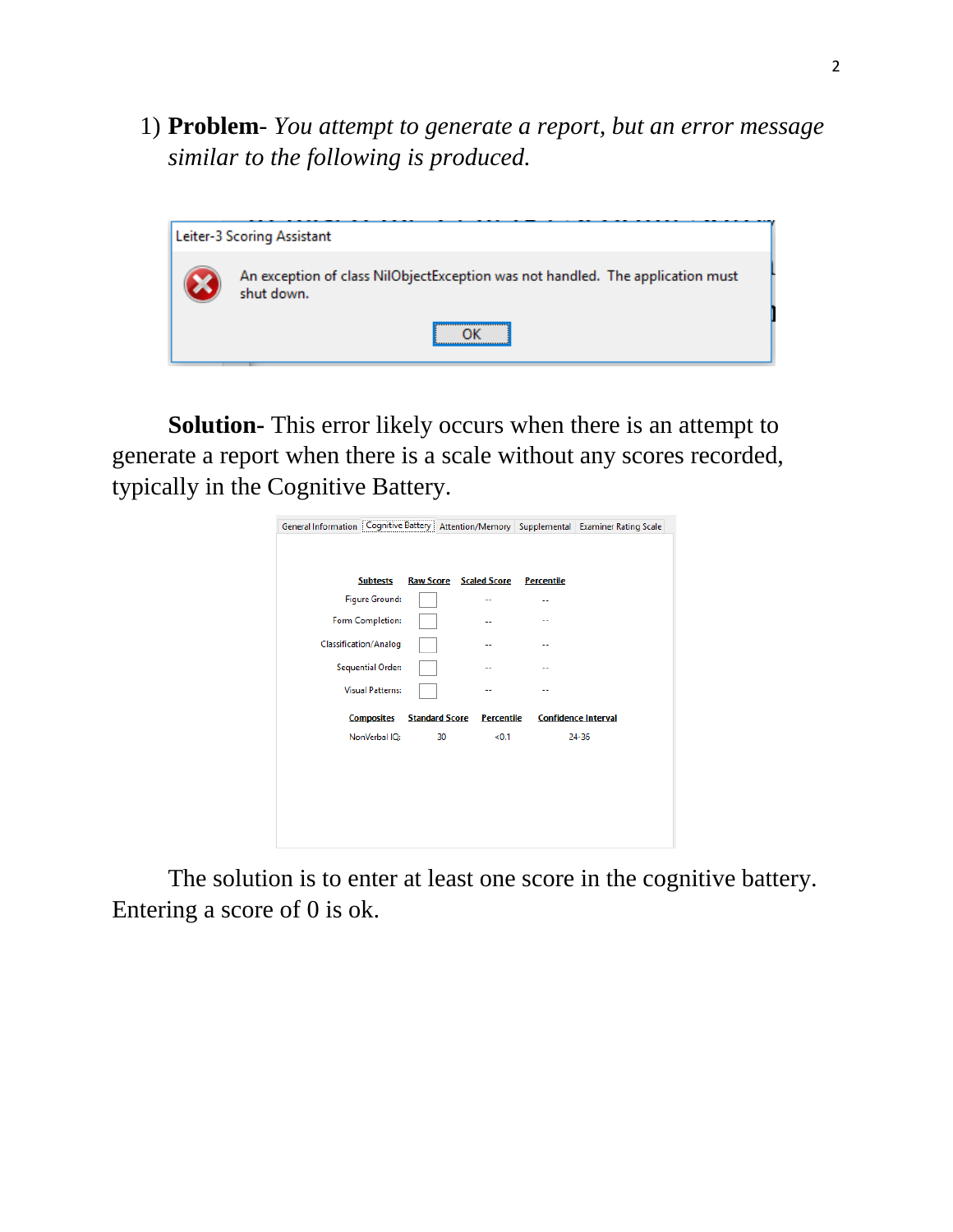| General Information   Cognitive Battery   Attention/Memory   Supplemental   Examiner Rating Scale |                       |                               |                   |                            |
|---------------------------------------------------------------------------------------------------|-----------------------|-------------------------------|-------------------|----------------------------|
| <b>Subtests</b>                                                                                   |                       | <b>Raw Score</b> Scaled Score | <b>Percentile</b> |                            |
| <b>Figure Ground:</b>                                                                             |                       | --                            | --                |                            |
| Form Completion:                                                                                  |                       | --                            | --                |                            |
| Classification/Analog                                                                             |                       | ۰.                            | ۰.                |                            |
| <b>Sequential Order:</b>                                                                          |                       |                               |                   |                            |
| <b>Visual Patterns:</b>                                                                           | 0                     | 0                             | < 0.1             |                            |
| <b>Composites</b>                                                                                 | <b>Standard Score</b> | <b>Percentile</b>             |                   | <b>Confidence Interval</b> |
| NonVerbal IO:                                                                                     | 30                    | < 0.1                         |                   | $24 - 36$                  |
|                                                                                                   |                       |                               |                   |                            |
|                                                                                                   |                       |                               |                   |                            |
|                                                                                                   |                       |                               |                   |                            |

When the user then attempts to generate the report, the report can be generated successfully.

2) **Problem**- *You attempt to generate a report and the following error is produced:*

| Leiter-3 Scoring Assistant                                                                     |
|------------------------------------------------------------------------------------------------|
| An exception of class OutOfBoundsException was not handled. The application<br>must shut down. |
|                                                                                                |

**Solution**- This problem often occurs when computers with settings that use date formats different than those used in the USA (where the Leiter-3 scoring software was created) are used. In the USA the typical date format is Month-Date-Year. In other regions, different formats are used. In many places in Europe, for example, Date-Month-Year is the preferred format. The problem is that the scoring software does not recognize the different format.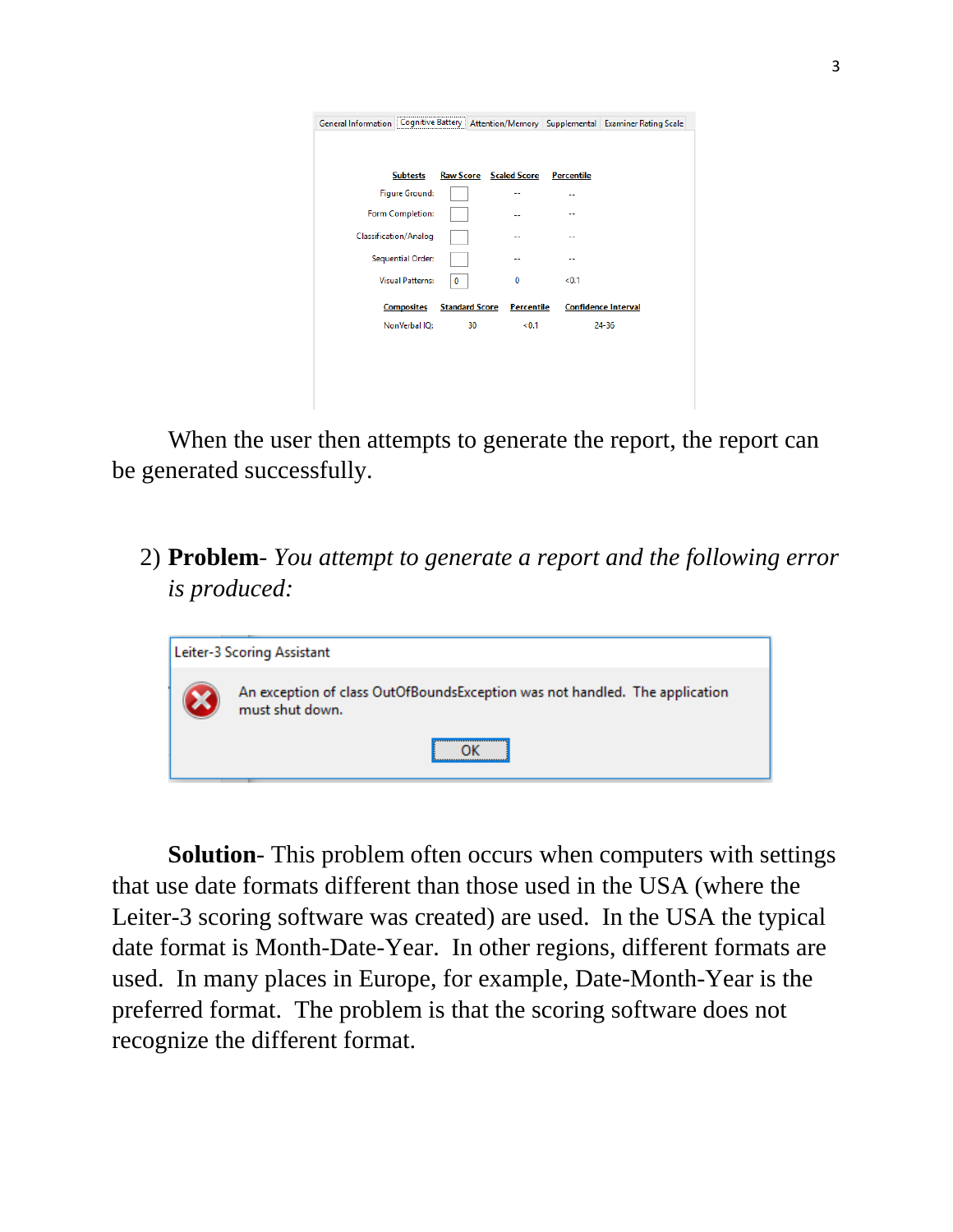The solution to this issue is to change your computer's region settings to USA region setting. To do this:

- 1) Go to Settings in Windows. (You can find Settings by searching "Settings" in the Windows search bar.)
- 2) Click on Time & language button



Time & language Speech, region, date

#### 3) Click on Region & Language



4) Select United States as the Country or region, then "X" out of the Window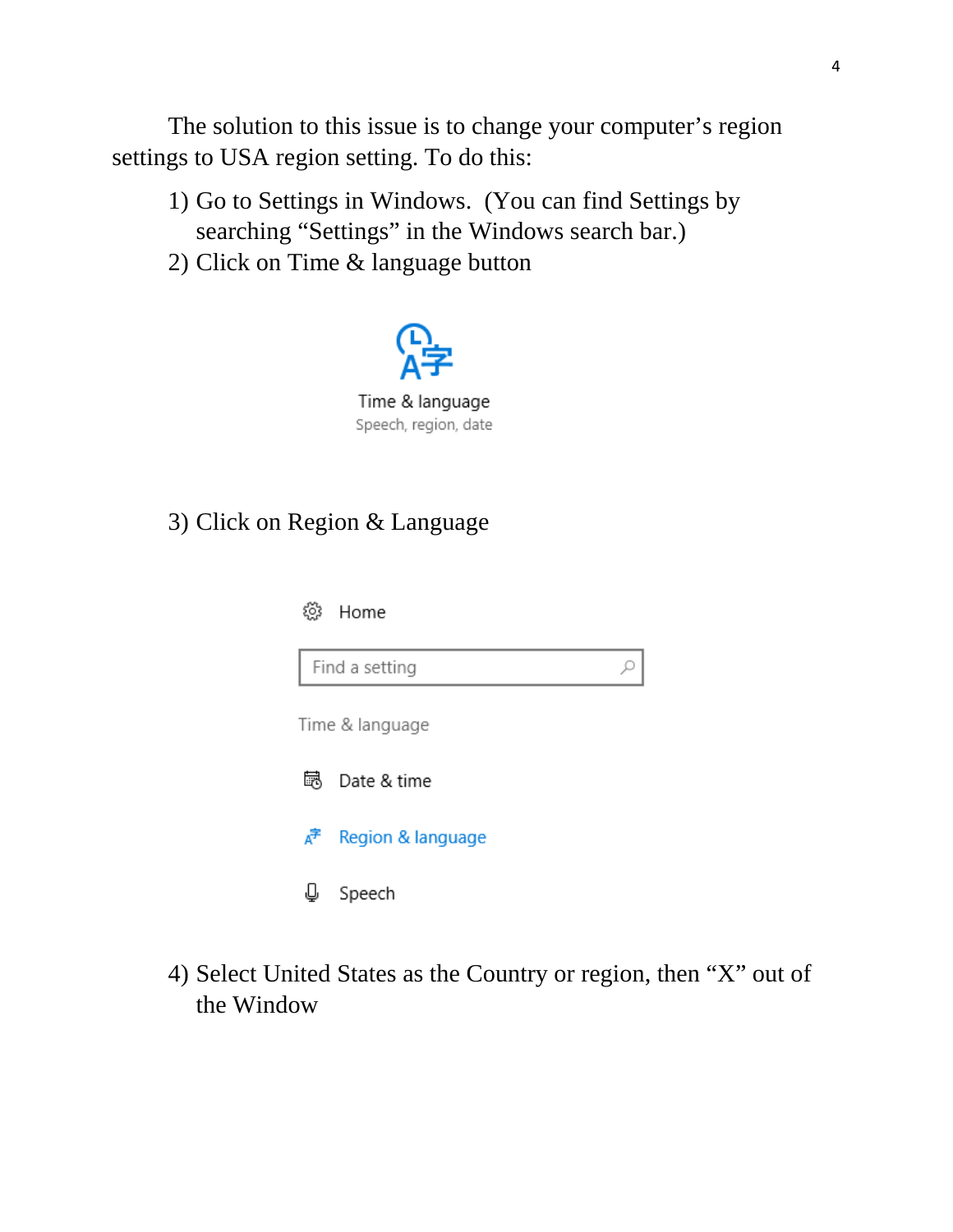## Country or region

Windows and apps might use your country or region to give you local content

**United States** 

- 5) You may need to re-enter your client information. Then you can run the report.
- 3) **Problem** *The USB cannot be read or the computer is stating that the USB needs to be formatted, with a variation of the following message appearing:*

When the USB is inserted, the below message appears:

• You need to format the disk in drive D before you can use it. Do you want to format it?

When that message is closed, the below message then appears:

Location is not available. The volume does not contain a recognized file system. Make sure all required system drivers are loaded and that the volume is not corrupted.

**Solution**- This is likely a problem with the USB itself. Please contact Stoelting to make arrangements to fix the USB.

Problems with the USB often can occur from improperly ejecting the USB. Please see the following label with procedures to help ensure that you are properly ejecting the USB each time you remove it from your computer.